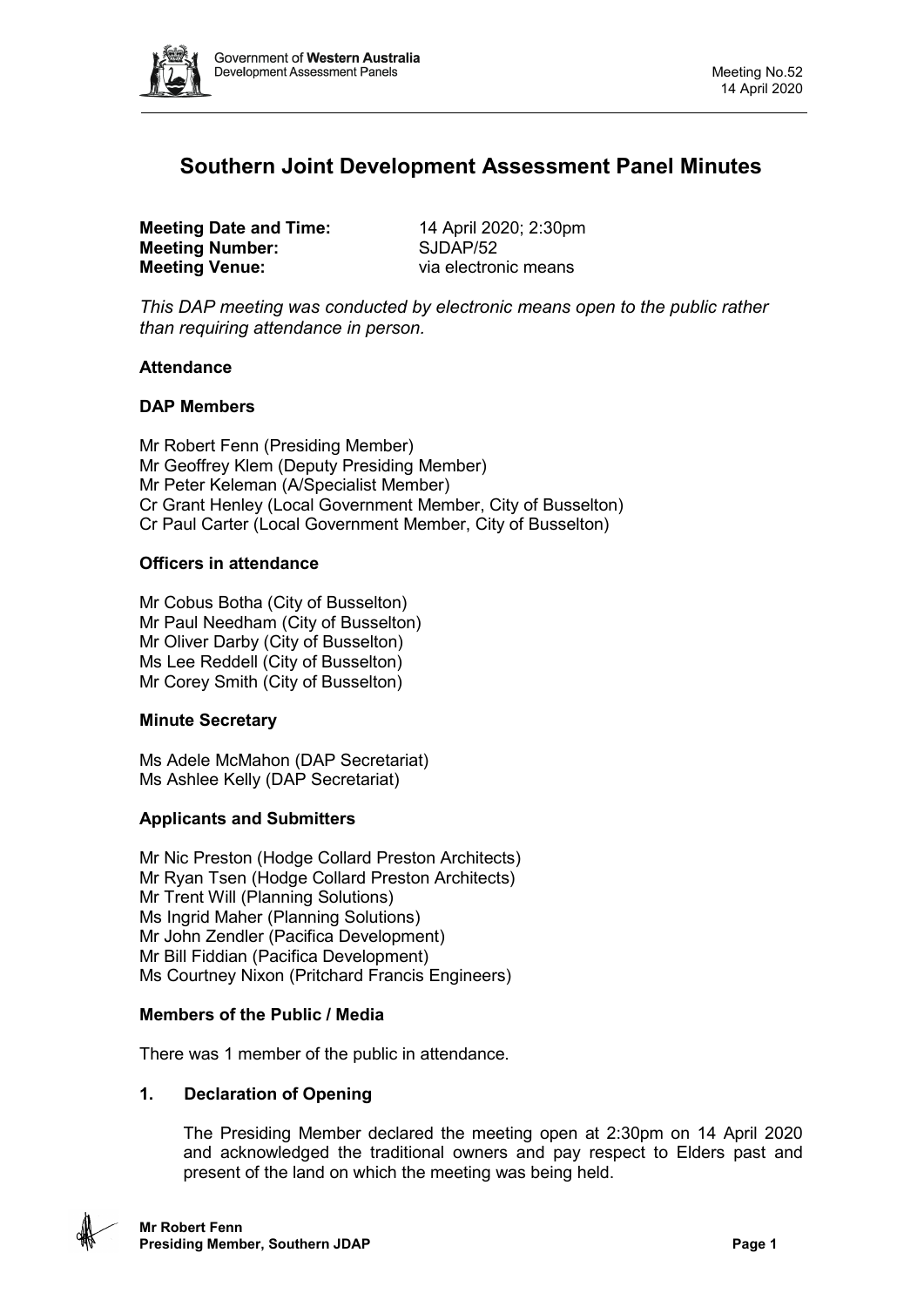

The Presiding Member announced the meeting would be run in accordance with the DAP Standing Orders 2017 under the *Planning and Development (Development Assessment Panels) Regulations 2011*.

The Presiding Member advised that in accordance with Section 5.16 of the DAP Standing Orders 2017 which states *'A person must not use any electronic, visual or audio recording device or instrument to record the proceedings of the DAP meeting unless the Presiding Member has given permission to do so.',* the meeting would not be recorded.

The Presiding Member advised that panel members may refer to technical devices, such as phones and laptops, throughout the meeting to assist them in considering the information before them.

In response to the COVID-19 situation, this meeting was convened via electronic means. Members were reminded to announce their name and title prior to speaking.

# **2. Apologies**

Ms Shelley Shepherd (Specialist Member)

### **3. Members on Leave of Absence**

Nil

### **4. Noting of Minutes**

DAP members noted that signed minutes of previous meetings are available on the [DAP website.](https://www.dplh.wa.gov.au/about/development-assessment-panels/daps-agendas-and-minutes)

# **5. Declaration of Due Consideration**

All members declared that they had duly considered the documents.

# **6. Disclosure of Interests**

In accordance with section 2.4.9 of the DAP Code of Conduct 2017, DAP Member, Cr Grant Henley and Cr Paul Carter, declared that they had participated in a prior Council meeting in relation to the application at item 8.1. However, under section 2.1.2 of the DAP Code of Conduct 2017, Cr Grant Henley and Cr Paul Carter acknowledged they are not bound by any previous decision or resolution of the local government and undertook to exercise independent judgment in relation to any DAP application before them, which will be considered on its planning merits.

In accordance with section 6.2 and 6.3 of the DAP Standing Orders 2017, the Presiding Member determined that the members listed above, who have disclosed an interest, were permitted to participate in the discussion and voting on the item.

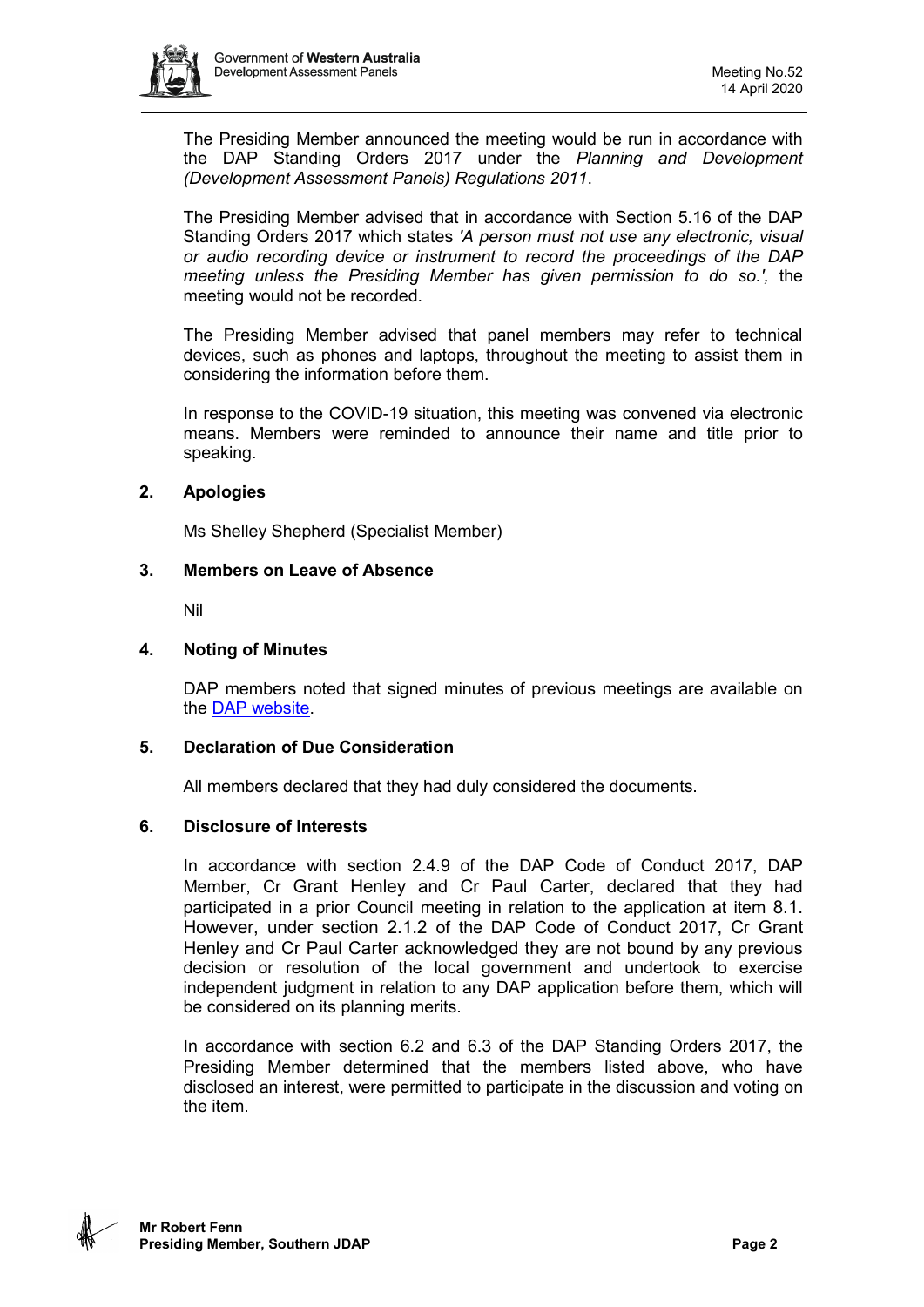

# **7. Deputations and Presentations**

- **7.1** Mr Nicholas Preston (Hodge Collard Preston Architects) addressed the DAP in support of the application at Item 8.1 and responded to questions from the panel.
- **7.2** Mr Trent Will (Planning Solutions) addressed the DAP in support of the application at Item 8.1 and responded to questions from the panel.
- **7.3** City of Busselton Officers addressed the DAP in relation to the application at Item 8.1 and responded to questions from the panel.

### **PROCEDURAL MOTION**

**Moved by:** Cr Grant Henley **Seconded by:** Cr Paul Carter

That the Standing Orders be suspended in accordance with section 5.10.2h of the DAP Standing Orders 2017 to allow members to speak more than once on the same item and continue further debate.

#### **The Procedural Motion was put and CARRIED UNANIMOUSLY.**

**REASON:** To allow the panel to further discuss without restriction, the information on describing the site and parking requirements for the development.

*The Standing Orders were suspended at 3:28pm.*

#### **PROCEDURAL MOTION**

#### **Moved by:** Mr Geoffrey Klem **Seconded by:** Cr Grant Henley

To reinstate Development Assessment Panel Standing Orders 2017

#### **The Procedural Motion was put and CARRIED UNANIMOUSLY.**

*The Standing Orders were reinstated at 3:42pm* 

#### **8. Form 1 – Responsible Authority Reports – DAP Application**

| 8.1 | <b>Property Location:</b><br>Development Description: | Lot 503 Foreshore Parade, Busselton<br>110 room hotel, bar, restaurant, top-floor function |
|-----|-------------------------------------------------------|--------------------------------------------------------------------------------------------|
|     | Applicant:<br>Owner:                                  | space and associated facilities<br><b>Hodge Collard Preston Architects</b>                 |
|     | Responsible Authority:<br>DAP File No:                | City of Busselton<br>City of Busselton<br>DAP/20/01736                                     |
|     |                                                       |                                                                                            |

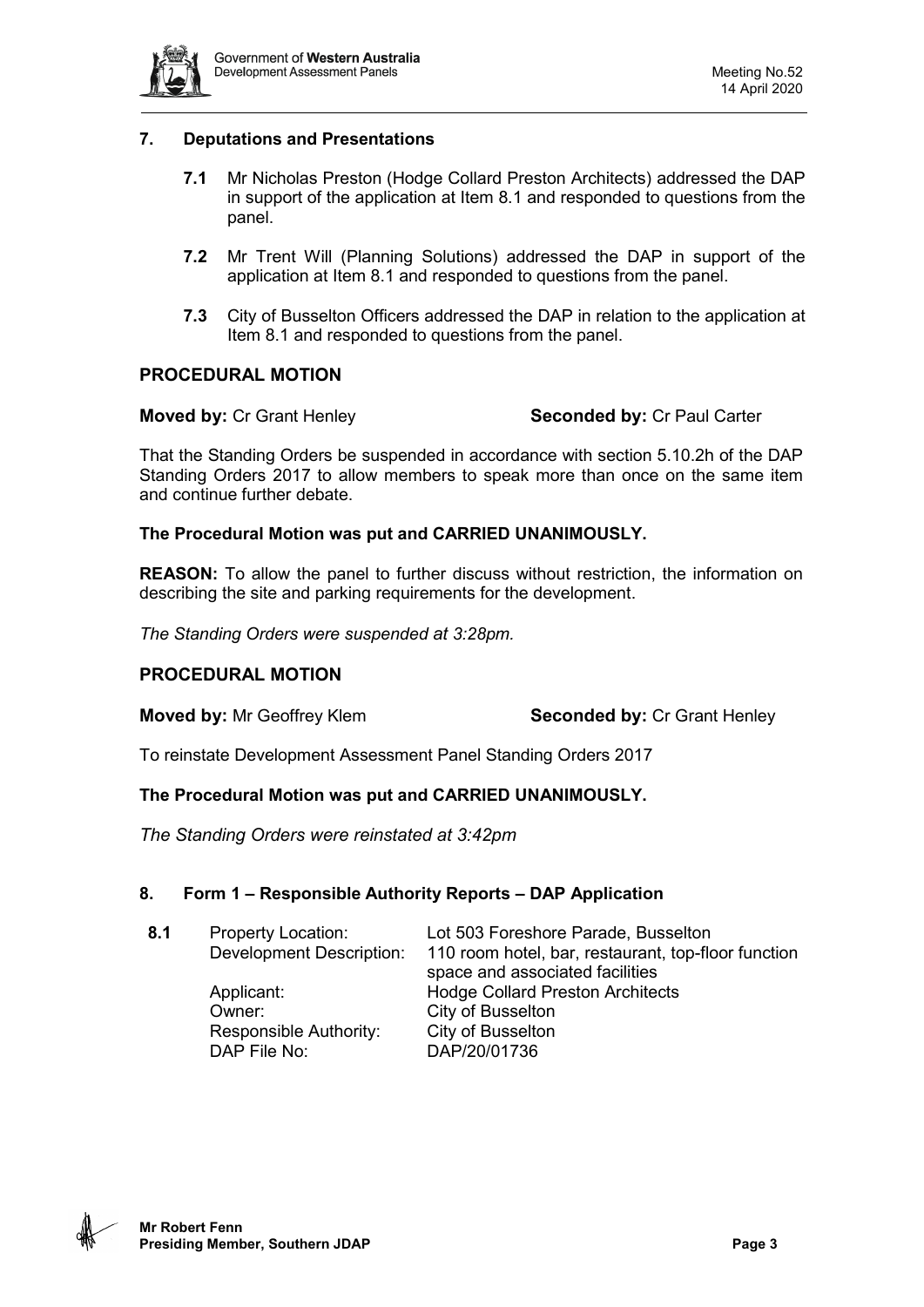

# **REPORT RECOMMENDATION**

**Moved by:** Mr Peter Keleman **Seconded by:** Cr Grant Henley

That the Southern JDAP resolves to:

1. **Approve** DAP Application reference DAP/20/01736 and accompanying plans (Attachment 5) in accordance with Clause 68 of Schedule 2 (Deemed Provisions) of the *Planning and Development (Local Planning Schemes) Regulations 2015*, and the provisions of the City of Busselton Planning Scheme No. 21, subject to the following conditions:

### **Conditions:**

### **General Conditions:**

- 1. The development hereby approved shall be substantially commenced within four years of the date of this decision notice.
- 2. The development hereby approved shall be undertaken in accordance with the signed and stamped, Approved Development Plans, except as may be modified by the following conditions. The Approved Development Plans are as follows, as well as any plans that may be approved pursuant to other conditions of approval:
	- a) Site Plan (SK12, Revision H, dated 27/2/2020);<br>b) Ground Floor Plan (SK13, Revision N, dated 27
	- b) Ground Floor Plan (SK13, Revision N, dated 27/2/2020);
	- c) Floor Plan Level 1 (SK14, Revision N, dated  $27/2/2020$ );
	- d) Floor Plan Level 2 (SK15, Revision K, dated 27/2/2020);
	- e) Floor Plan Level 3 (SK16, Revision J, dated 27/2/2020);
	- f) Floor Plan Level 4 (SK17, Revision L, dated 27/2/2020);
	- g) Plant Room Plan (SK18, Revision G, dated 27/2/2020);
	- h) Roof Plan (SK19, Revision D, dated 27/2/2020);
	- i) North Elevation, South Elevation, East Elevation and West Elevation (SK20- 23, Revision E, dated 27/2/2020);
	- j) Section A and Section B & C (SK24-25, Revision D, dated 27/2/2020);
	- k) Artists' Impressions (SK36-39, Revision D, dated 27/2/2020);
	- l) Schematic Landscape Design (BSN-01-SK02, Revision A, dated 9/7/19);
	- m) Stormwater Management Plan (Project No. 18-326, dated 3/10/2019); and
	- n) Waste Management Plan (TW19064, Version 1a, dated 3/10/19).

#### **Prior to Commencement of Any Works Conditions:**

- 3. The development hereby approved, or any works required to implement the development, shall not commence until the following plans or details have been submitted to the City and have been approved in writing:
	- 3.1. A Construction Management Plan (CMP). The CMP shall address the following:
		- a) Access to and from the site;
		- b) Delivery of materials and equipment to the site;
		- c) Storage of materials and equipment on the site;
		- d) Parking arrangements for contractors and subcontractors;
		- e) Management of construction waste; and
		- f) Other matters likely to impact on surrounding land.

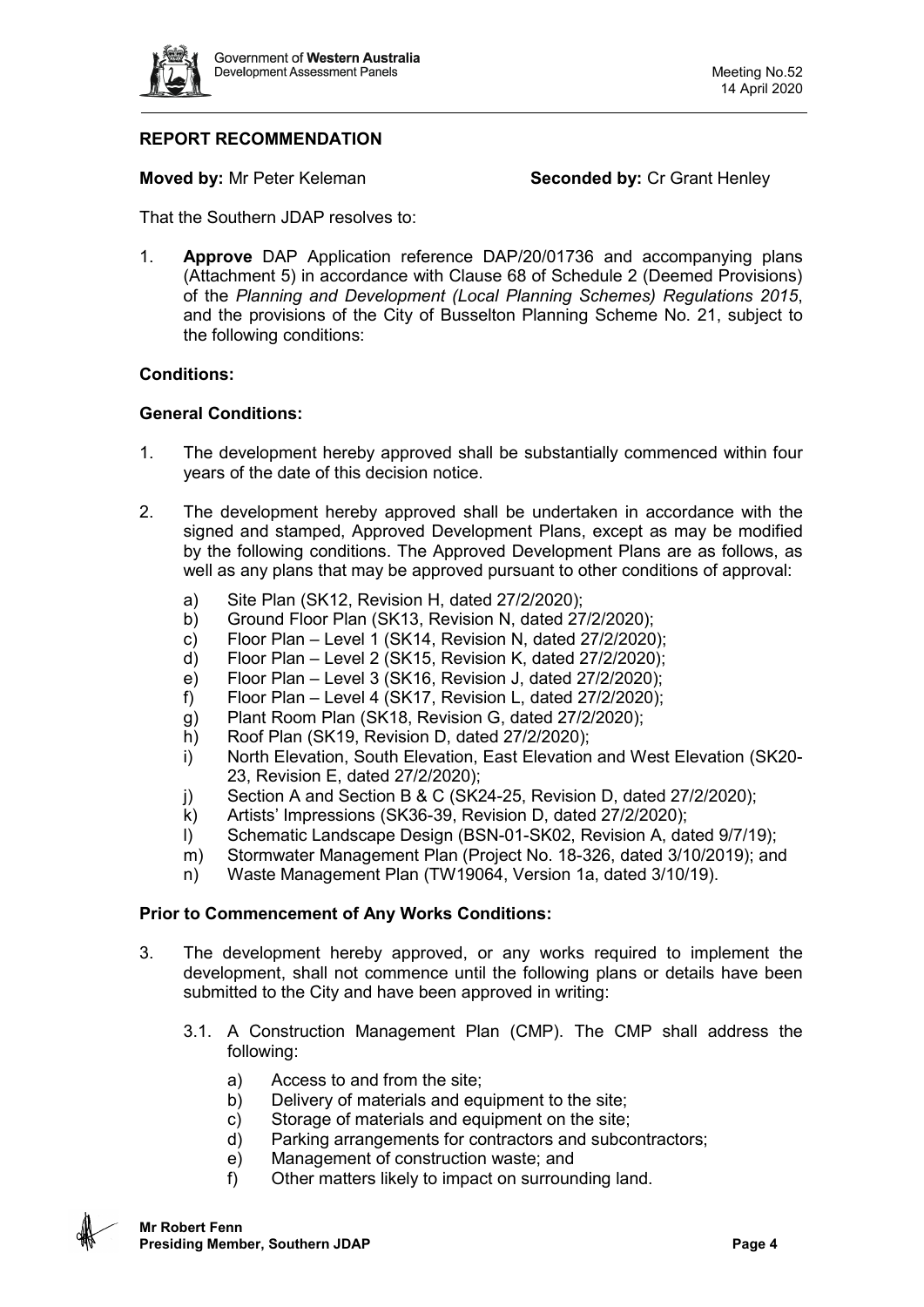- 3.2. Details of the bicycle parking facilities, including but not limited to, the location, design and materials.
- 3.3. A schedule of final materials, finishes and colours. The schedule shall include details of the type of materials proposed to be used, including their colour and texture. The materials, finishes and colours shall be generally consistent with the Artists' Impressions (SK36, SK37, SK38 and SK39).
- 3.4. Details of the proposed fencing including, but not limited to, the design and the materials to be used.
- 3.5. Details of the proposed screening of the service yard, including, but not limited to, the materials to be used.
- 3.6. Satisfactory arrangements shall be made with the City of Busselton to provide public art works. This entails compliance with the Percent for Art provisions of the City's *Development Contribution Policy* via appropriate works up to a minimum value of 1% of the Estimated Cost of Development (ECD). Where the value of on-site works is less than 1% of the ECD, a payment sufficient to bring the total contribution to 1% of the ECD is required (Advice Notes 8 and 9).
- 4. The development hereby approved, or any works required to implement the development, shall not commence until satisfactory arrangements have been made with the City to provide for:
	- 4.1. A Landscape Plan, generally consistent with the Schematic Landscape Design. The plan shall include:
		- a) The location, number, size and species type of existing and proposed plantings;
		- b) Those areas to be irrigated; and
		- c) Verge treatments.
	- 4.2. An arborist's report to confirm whether trees identified to remain on the Site Plan can be retained. With respect to trees that can be retained, a Tree Protection Plan shall be prepared.
	- 4.3. Details of the design and finishes of all hard surfaced areas to be used for pedestrian and vehicular access and car parking, generally as shown on the Site Plan and Ground Floor Plan, including sealing, signage and marking for the provision of a minimum of 3 accessible parking bays.
	- 4.4. A revised Stormwater Management Plan (SMP). The revised SMP shall address issues related to tidal influence, stormwater associated with the car parking area and nutrient management.

# **Prior to Occupation/Use of the Development Conditions:**

5. The development hereby approved shall not be occupied, or used, until all plans, details or works required by Condition(s) 2 and 3 have been implemented, and the following conditions have been complied with:

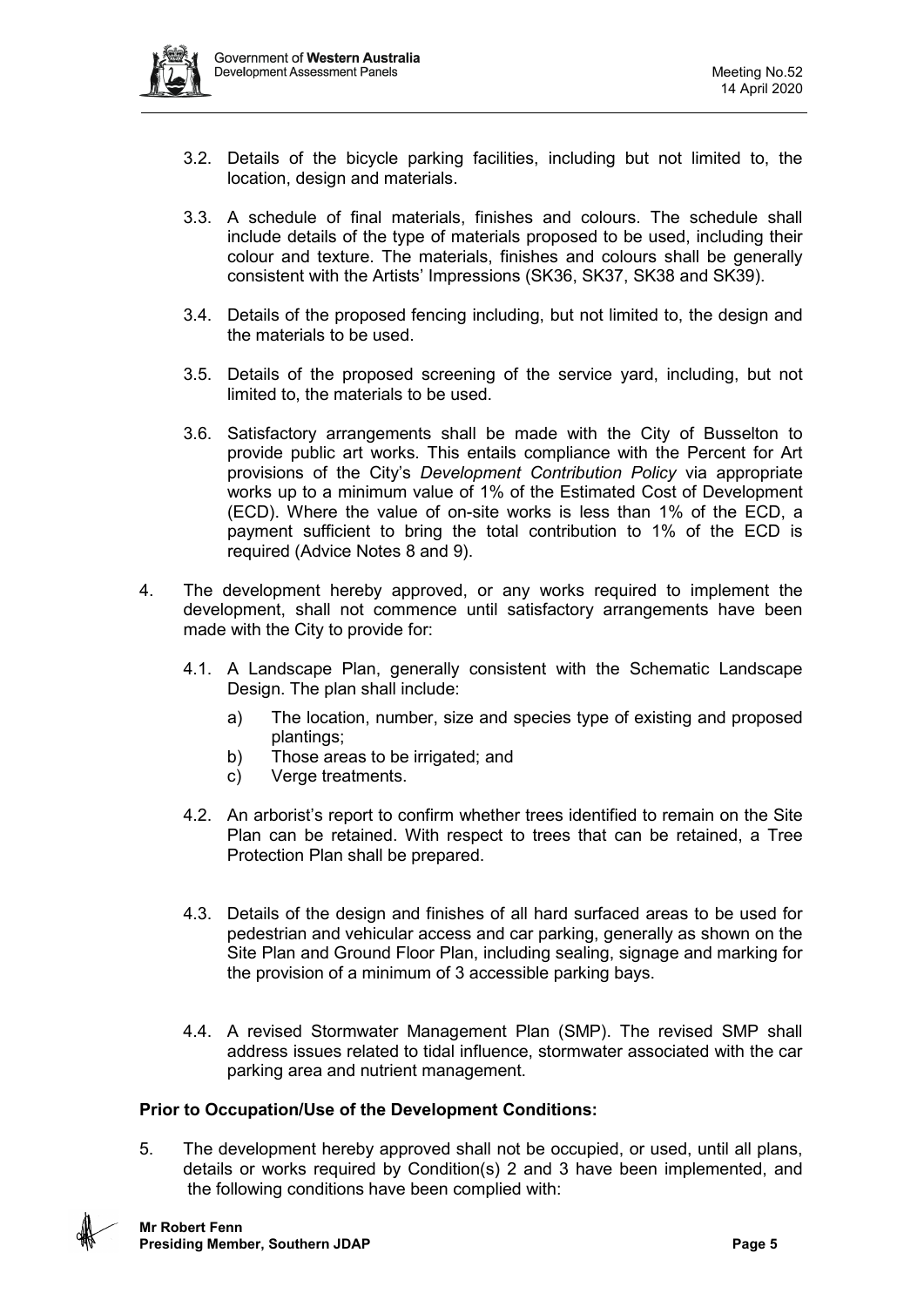

- 5.1. Crossovers are to be located and constructed to the City's specifications.
- 5.2. All vehicle parking, access ways, footpaths and external lighting shall be constructed in accordance with the Australian Standards AS2890.
- 5.3. External lighting shall be provided under all awnings, in parking areas, footpaths and all entry points, prior to occupation of the development.
- 5.4. Details of signage, including but not limited to the design, materials and levels of illumination, have been submitted to and approved by the City.

### **On-going Conditions:**

- 6. The works undertaken to satisfy Condition(s) 2, 3, and 4 must be subsequently maintained for the life of the development, and the following conditions must be complied with:
	- 6.1. Landscaping and reticulation shall be implemented in accordance with the approved Landscape Plan and shall thereafter be maintained to the satisfaction of the City of Busselton. Unless otherwise first agreed in writing, any trees or plants which, within a period of five years from first planting, are removed, die or, assessed by the City as being seriously damaged, shall be replaced within the next available planting season with others of the same species, size and number as originally approved.
	- 6.2. Unless otherwise approved in writing by the City, all glazing to street frontages is to be clear, non-tinted glazing and is not to be subsequently obscured by alternative window treatments, signage or internal shelves, to the satisfaction of the City.
	- 6.3. All external lighting must be designed, baffled and located so as to prevent any potential adverse impacts on adjoining land or road users to the specifications and satisfaction of the City.
	- 6.4. All services and service related hardware, including antennae, satellite dishes and air conditioning units, being suitably located away from public view and/or screened to the satisfaction of the City.

#### **Advice Notes:**

- 1. If the applicant and/or owner are aggrieved by this decision, there may be a right of review under the provisions of Part 14 of the *Planning and Development Act 2005*. An application for review must be lodged with the State Administrative Tribunal, and must be lodged within 28 days of the decision being made by the Southern JDAP.
- 2. This Decision Notice grants planning consent to the development the subject of this application (DAP/20/01736). It cannot be construed as granting development approval for any other structure shown on the approved plans which was not specifically included in this application.

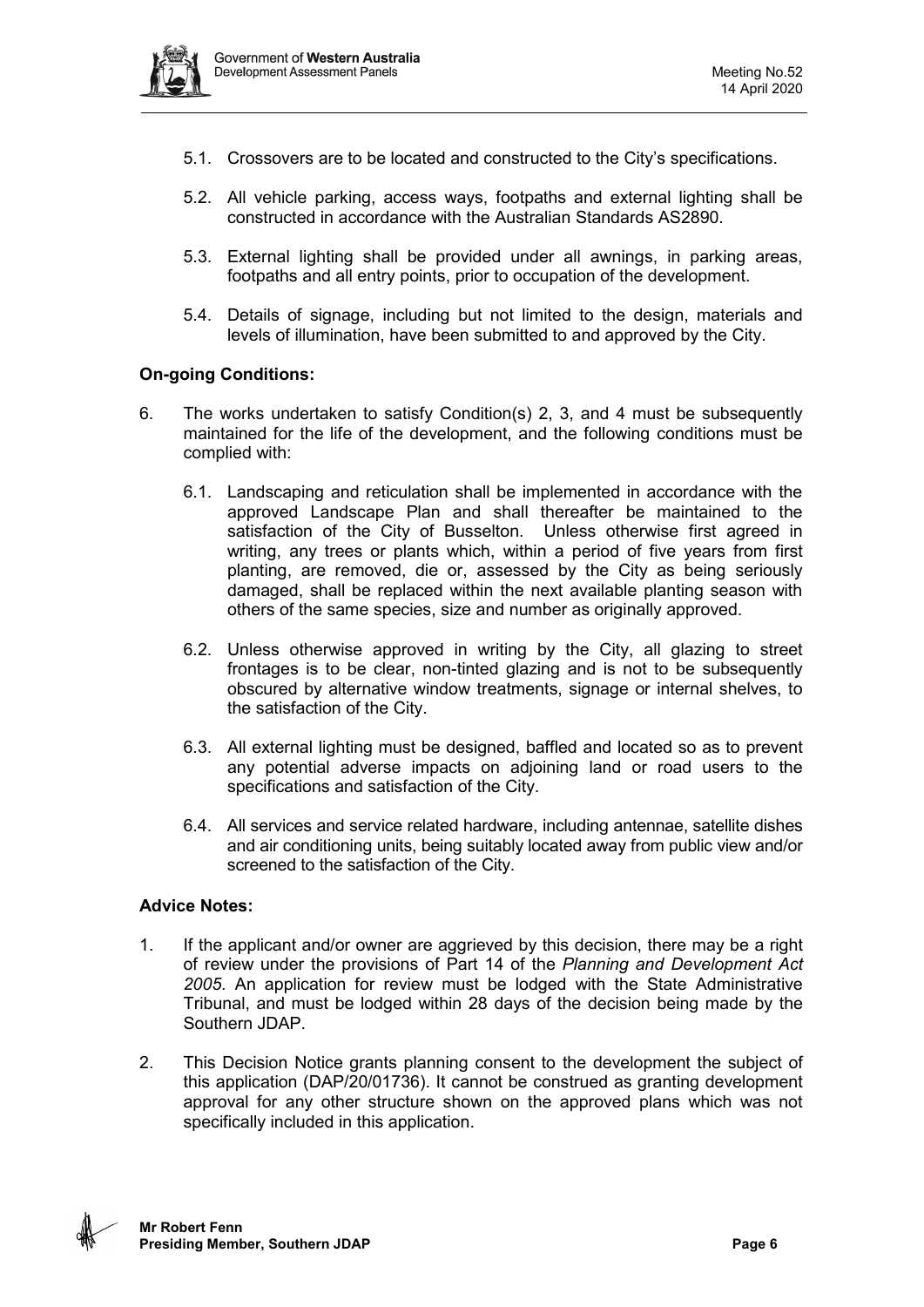

- 3. Please note it is the responsibility of the applicant / owner to ensure that, in relation to substantial commencement, this development approval remains current and does not lapse. The City of Busselton does not send reminder notices in this regard.
- 4. In accordance with the provisions of the *Building Act 2011* and *Building Regulations 2012*, an application for a building permit must be submitted to, and approval granted by the City, prior to the commencement of the development hereby permitted.
- 5. In accordance with the requirements of the *Local Government (Uniform Local Provisions) Regulations 1996*, you are hereby notified that any vehicle access from the land to a road or other public thoroughfare must be in accordance with the City of Busselton's adopted *Crossover Policy* and *Vehicle Crossovers Technical Specification*.
- 6. With respect to Condition 4.2, the Tree Protection Plan shall detail, but not be limited to:
	- a) The erection of protective fencing around the trees to be retained;
	- b) The laying of geotextile membranes and boarding to protect tree root zones within protective fencing;
	- c) The construction of hard surfaces to a 'no dig' specification;
	- d) The technique for construction of adjacent surfaces as necessary;
	- e) The locations for site compounds, office, car parking, equipment, material storage, machinery, access and servicing of development; and
	- f) An Arboricultural Management Strategy Including details of pruning works, the timing and phasing of all Arboricultural works and tree protection measures.
- 7. When forwarding payment for contributions to the City, whether it be in person or through the mail, you will need to include a copy of this correspondence (decision on application for Development Approval) for receipting purposes.
- 8. With respect to Condition 3.6, applicants are encouraged to review the *Percent for Art Policy Step by Step Guide for Developers* which can be viewed on the City of Busselton's website at www.busselton.wa.gov.au and liaise with the City's Cultural Planning Officer at the earliest possible opportunity.
- 9. Food handling, preparation and storage areas to be designed and constructed in accordance with the *Food Act 2008*, *Food Regulations 2009* and the *Australian and New Zealand Food Authority (ANZFA) Food Safety Standards.*
- 10. All public access areas (dining areas, etc) are to comply with the provisions of the *Health (Miscellaneous Provisions) Act 1911*, related regulations and guidelines and in particular Part VI – Public Buildings.
- 11. The development is required to connect to scheme water and reticulated sewerage.

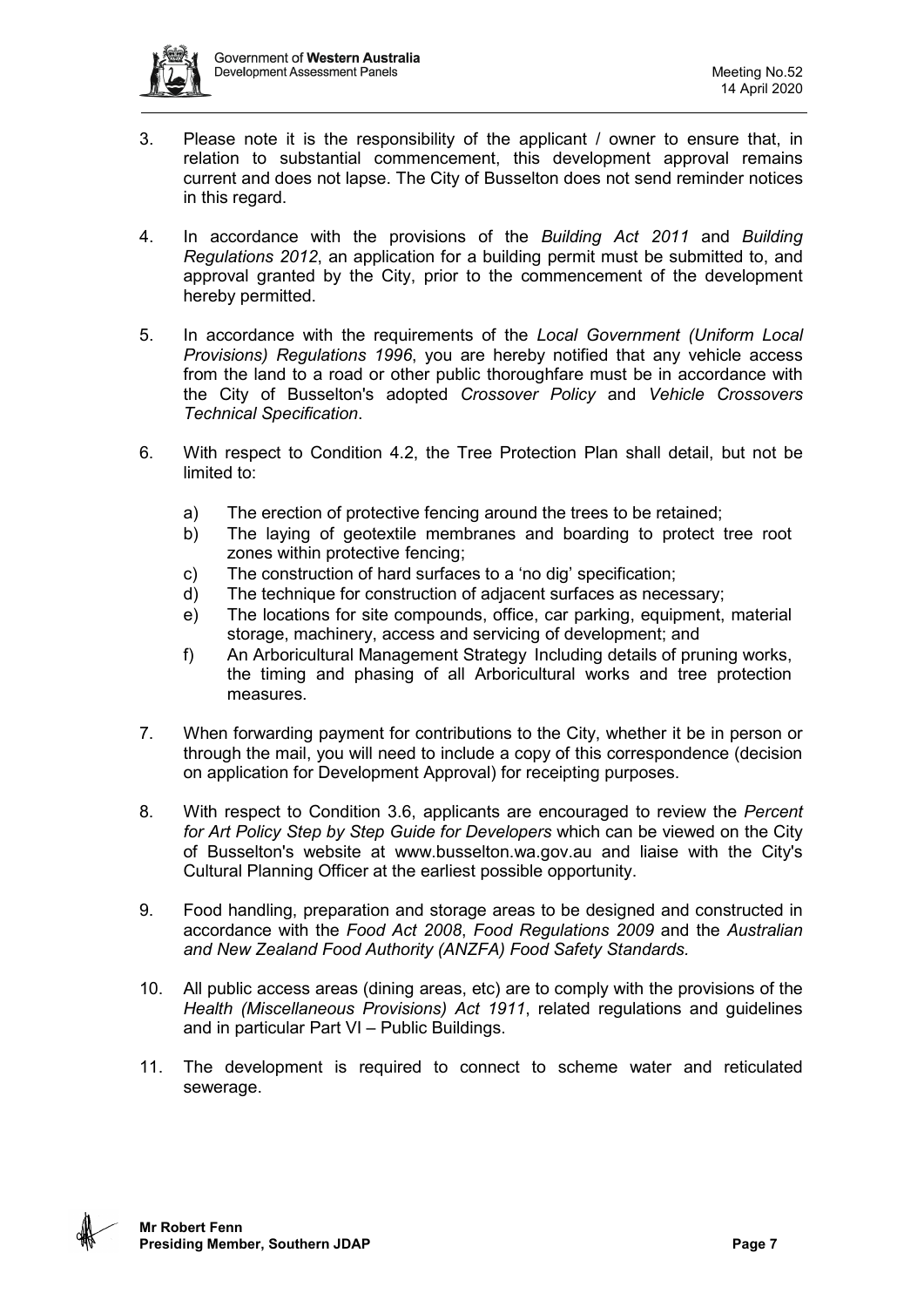

**Moved by:** Mr Robert Fenn **Seconded by: Cr Paul Carter** 

That the preamble be amended to read as follows:

*Approve DAP Application reference DAP/20/01736 and accompanying plans for construction of a 110 room hotel, with associated bar, restaurant, function space, shop and associated facilities on that restricted part of Lot 503 Foreshore Parade, Busselton that will become the whole of Lot 600 on Deposited Plan 414798 in accordance with Clause 68 of Schedule 2 (Deemed Provisions) of the Planning and Development (Local Planning Schemes) Regulations 2015, and the provisions of the City of Busselton Planning Scheme No. 21, subject to the following conditions:*

# **The Amending Motion was put and CARRIED UNANIMOUSLY.**

**REASON:** To adequately describe both the site and the proposed development being approved.

# **AMENDING MOTION 2**

**Moved by:** Cr Grant Henley **Seconded by:** Cr Paul Carter

That condition 2 be amended to read as follows:

*The development hereby approved shall be undertaken in accordance with the signed and stamped, Approved Development Plans, except as may be modified by the following conditions. The Approved Development Plans are as follows, as well as any plans that may be approved pursuant to other conditions of approval:*

- *a) Site Plan (SK12, Revision H, dated 27/2/2020);*
- *b) Ground Floor Plan (SK13, Revision N, dated 27/2/2020);*
- *c) Floor Plan – Level 1 (SK14, Revision N, dated 27/2/2020);*
- *d) Floor Plan – Level 2 (SK15, Revision K, dated 27/2/2020);*
- *e) Floor Plan – Level 3 (SK16, Revision J, dated 27/2/2020);*
- *f) Floor Plan – Level 4 (SK17, Revision L, dated 27/2/2020);*
- *g) Plant Room Plan (SK18, Revision G, dated 27/2/2020);*
- *h) Roof Plan (SK19, Revision D, dated 27/2/2020);*
- *i) North Elevation, South Elevation, East Elevation and West Elevation (SK20- 23, Revision E, dated 27/2/2020);*
- *j) Section A and Section B & C (SK24-25, Revision D, dated 27/2/2020);*
- *k) Artists' Impressions (SK36-39, Revision D, dated 27/2/2020);*
- *l) Schematic Landscape Design (BSN-01-SK02, Revision A, dated 9/7/19);*
- *m) Stormwater Management Plan (Project No. 18-326, dated 3/10/2019 25/02/2020); and*
- *n) Waste Management Plan (TW19064, Version 1a, dated 3/10/19).*

# **The Amending Motion was put and CARRIED UNANIMOUSLY.**

**REASON:** Recommended by City in Regulation 13 response

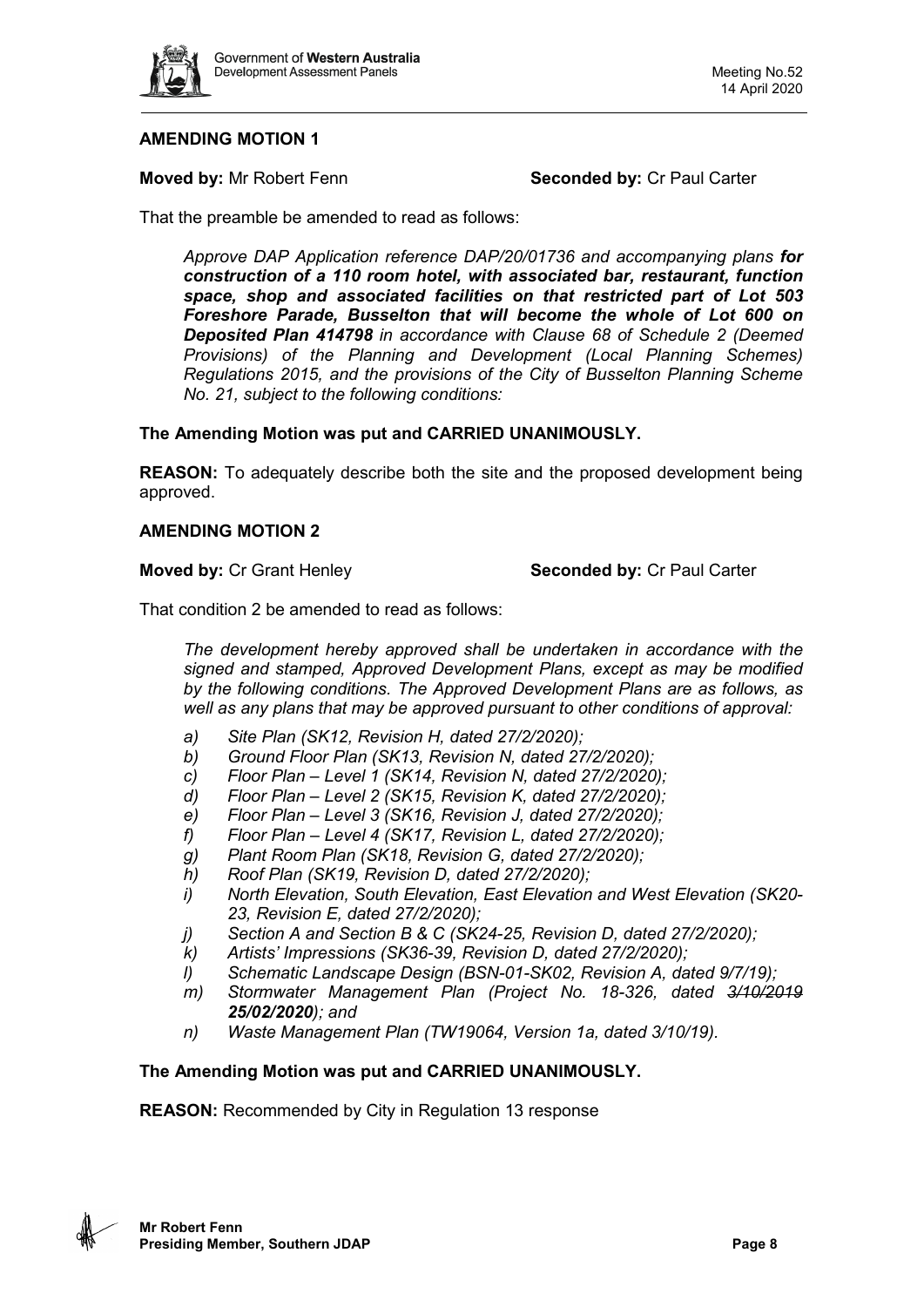

**Moved by: Cr Grant Henley <b>Seconded by: Cr Paul Carter** 

That condition 3.6 be amended to read as follows:

*Satisfactory arrangements shall be made with the City of Busselton to provide public art works. This entails compliance with the Percent for Art provisions of the City's Development Contribution Policy via appropriate works up to a minimum value of 1% of the Estimated Cost of Development (ECD). Where the value of onsite works is less than 1% of the ECD, a payment sufficient to bring the total contribution to 1% of the ECD is required (Advice Notes 8 and 9).*

### **The Amending Motion was put and CARRIED UNANIMOUSLY.**

**REASON:** Recommended by City in Regulation 13 response.

#### **AMENDING MOTION 4**

**Moved by:** Mr Robert Fenn **Seconded by:** Mr Peter Keleman

That condition 4.3 be amended to read as follows:

*Details of the design and finishes of all hard surfaced areas to be used for pedestrian and vehicular access and the provision of a minimum of 30 secure car parking spaces, generally as shown on the Site Plan SK12 and Ground Floor Plan SK13, including sealing, drainage, signage, fencing/barriers, lighting, and line marking (inclusive of for the provision of a minimum of 3 accessible parking bays).*

#### **The Amending Motion was put and CARRIED UNANIMOUSLY.**

**REASON:** To clarify details required for car parking provided within approved development site.

#### **AMENDING MOTION 5**

**Moved by:** Cr Grant Henley **Seconded by:** Cr Paul Carter

That condition 5 be amended to read as follows:

*The development hereby approved shall not be occupied, or used, until all plans, details or works required by Condition(s) 2, and 3 and 4 have been implemented, and the following conditions have been complied with:*

#### **The Amending Motion was put and CARRIED UNANIMOUSLY.**

**REASON:** Recommended by City in Regulation 13 response and correction of an oversight in numbering.

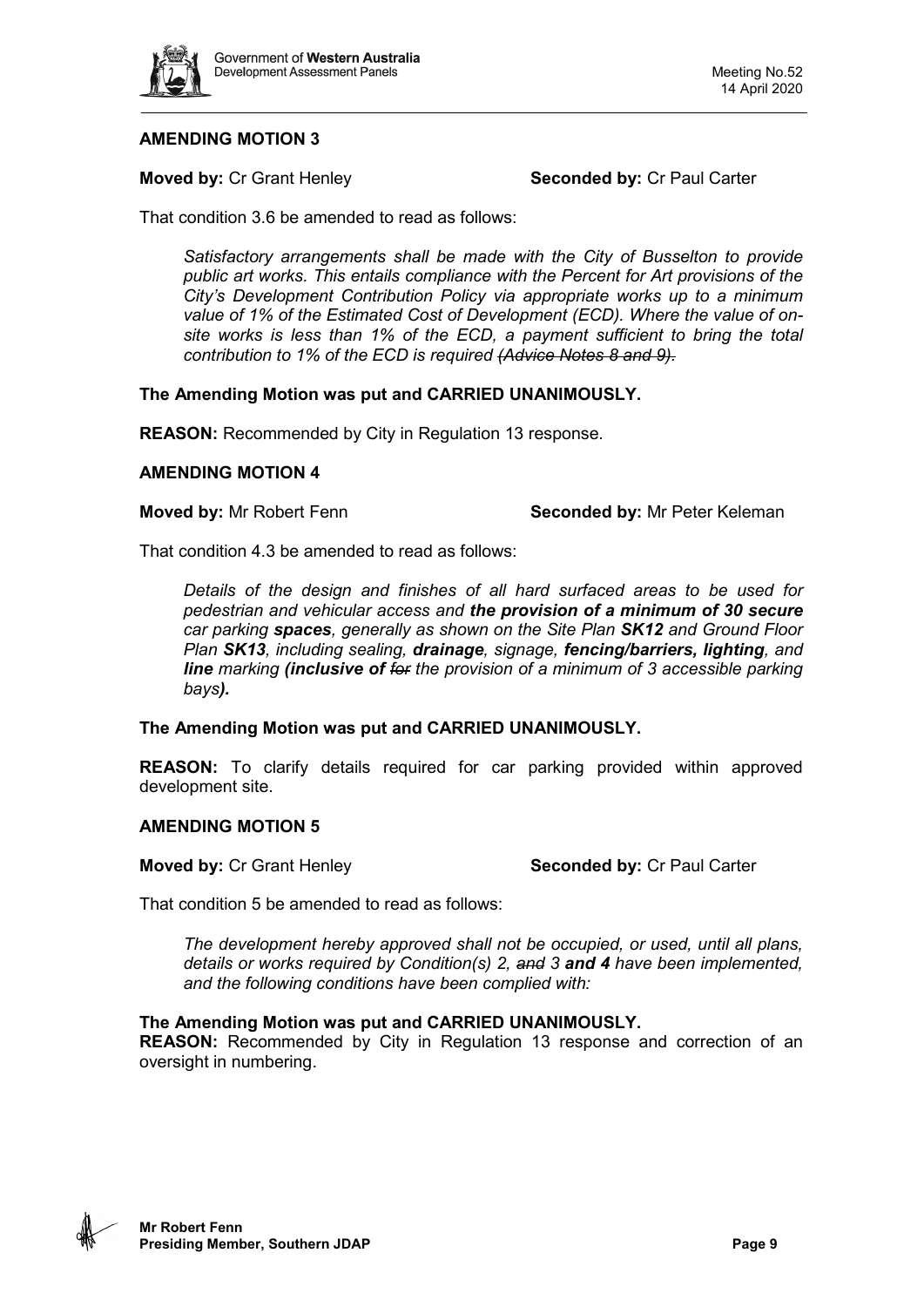

**Moved by:** Mr Geoffrey Klem **Seconded by:** Cr Grant Henley

That condition 5.2 be amended to read as follows:

*The provision of 143 car parking bays are to be available to the approved development to the reasonable satisfaction of the City, which incorporates consideration of the construction of 30 onsite bays, cash in lieu and reciprocal use of off site car parking, in accordance with City of Busselton Planning Policy 8A and all vehicle parking, access ways, footpaths and external lighting shall be constructed in accordance with the Australian Standards AS2890.* 

### **The Amending Motion was put and CARRIED UNANIMOUSLY.**

**REASON:** The approved development will generate a parking demand in the locality, that is not proposed to be met on-site.

### **AMENDING MOTION 7**

**Moved by:** Mr Robert Fenn **Seconded by: Cr Paul Carter** 

That condition 6 be amended to read as follows:

*The works undertaken to satisfy Condition(s) 2, 3, and 4, and 5 must be subsequently maintained for the life of the development, and the following conditions must be complied with:* 

#### **The Amending Motion was put and CARRIED UNANIMOUSLY.**

**REASON:** Recommended by City in Regulation 13 response and correction of an oversight in numbering.

# **AMENDING MOTION 8**

**Moved by:** Cr Paul Carter **Seconded by: Cr Grant Henley Seconded by: Cr Grant Henley** 

That condition 6.2 be amended to read as follows:

*Unless otherwise approved in writing by the City, all glazing to street frontages on the ground floor of the approved development is to be clear, non-tinted glazing and is not to be subsequently obscured by alternative window treatments, signage or internal shelves, to the satisfaction of the City.*

# **The Amending Motion was put and CARRIED UNANIMOUSLY.**

**REASON:** Clarification provided by City in Regulation 13 response

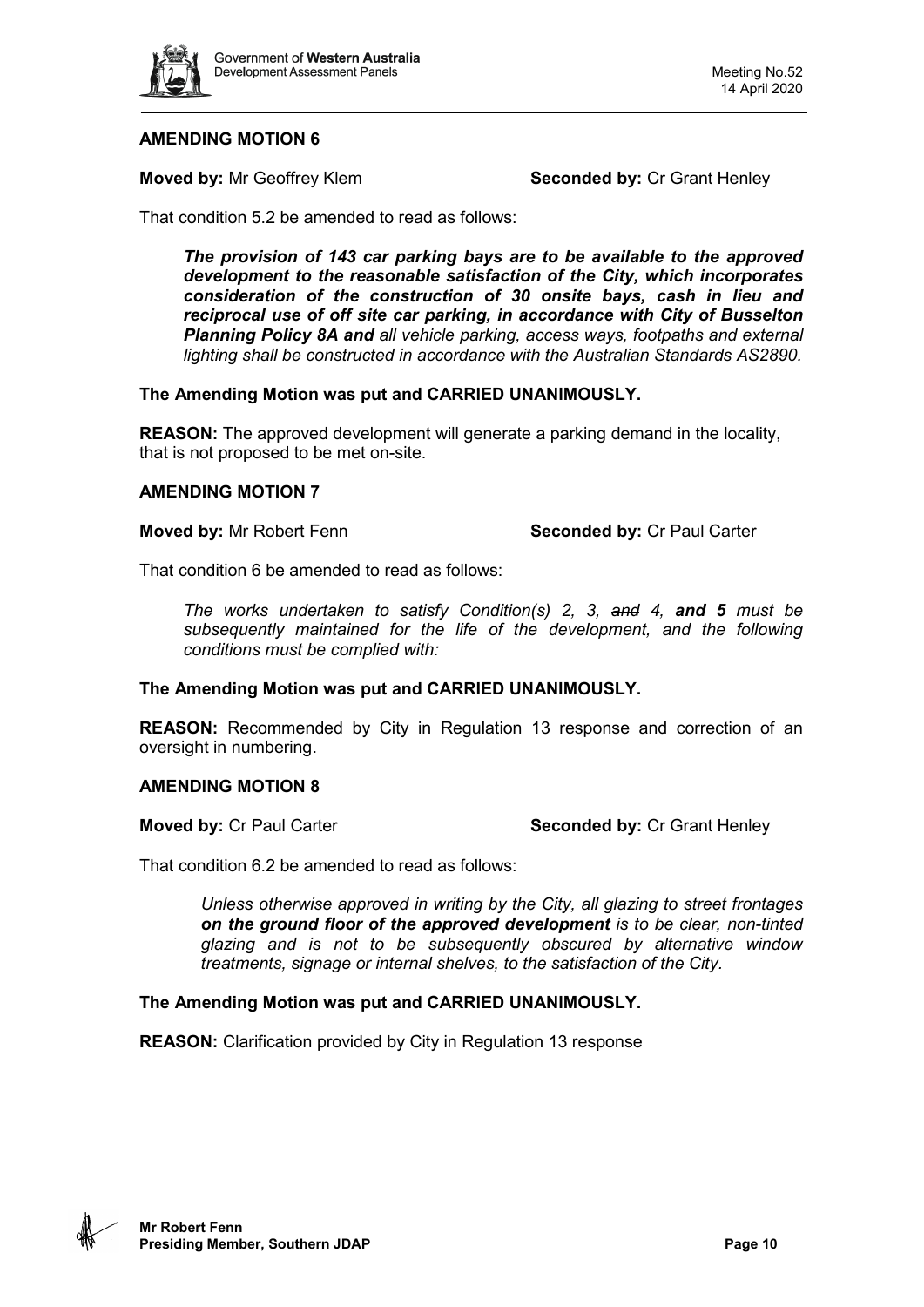

**Moved by:** Mr Geoffrey Klem **Seconded by:** Mr Robert Fenn

That advice note 1 be amended to read as follows:

*If the applicant and/or owner are aggrieved by this decision, there may be is a right of review under the provisions of Part 14 of the Planning and Development Act 2005. An application for review must be lodged with the State Administrative Tribunal, and must be lodged within 28 days of the decision being made by the Southern JDAP.*

# **The Amending Motion was put and CARRIED UNANIMOUSLY.**

**REASON:** To remove the ambiguity within the advice note

### **AMENDING MOTION 10**

**Moved by:** Mr Peter Keleman **Seconded by:** Mr Geoffrey Klem

That condition 4.1 be amended to read as follows:

A Landscape Plan, generally consistent with the Schematic Landscape Design. The plan shall include:

- a) The location, number, size and species type of existing and proposed plantings;
- b) Those areas to be irrigated; and
- c) Verge treatments.
- d) *All landscaping materials clarified including fencing, shade structures and fixed furniture as applicable.*

# **The Amending Motion was put and CARRIED UNANIMOUSLY.**

**REASON:** To provide clarity as to what is required to be included within the landscaping plan

#### **AMENDING MOTION 11**

**Moved by:** Mr Robert Fenn **Seconded by:** Cr Paul Carter

That a new advice note 12 be added to read as follows:

*In regards to condition 4.3, the Applicant is to have regard to City of Busselton plan "HOTEL SITE 2 – OPT 1 (revision c)".*

# **The Amending Motion was put and CARRIED UNANIMOUSLY.**

**REASON:** Detail provided by City in Regulation 13 response.

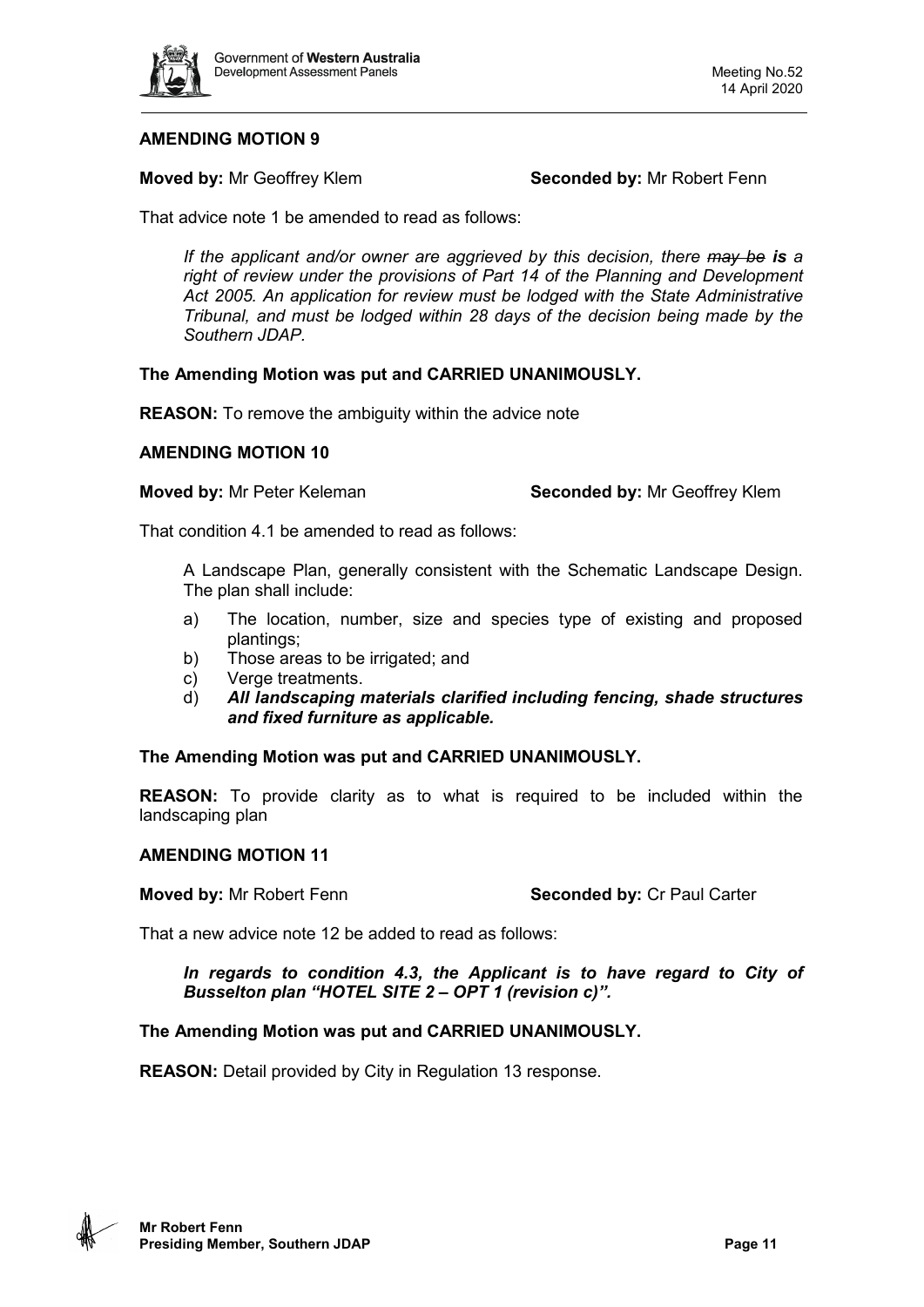

# **REPORT RECOMMENDATION (AS AMENDED)**

That the Southern JDAP resolves to:

1. **Approve** DAP Application reference DAP/20/01736 and accompanying plans for construction of a 110 room hotel, with associated bar, restaurant, function space, shop and associated facilities on that restricted part of Lot 503 Foreshore Parade, Busselton that will become the whole of Lot 600 on Deposited Plan 414798 in accordance with Clause 68 of Schedule 2 (Deemed Provisions) of the Planning and Development (Local Planning Schemes) Regulations 2015, and the provisions of the City of Busselton Planning Scheme No. 21, subject to the following conditions:

### **Conditions:**

### **General Conditions:**

- 1. The development hereby approved shall be substantially commenced within four years of the date of this decision notice.
- 2. The development hereby approved shall be undertaken in accordance with the signed and stamped, Approved Development Plans, except as may be modified by the following conditions. The Approved Development Plans are as follows, as well as any plans that may be approved pursuant to other conditions of approval:
	- a) Site Plan (SK12, Revision H, dated 27/2/2020);
	- b) Ground Floor Plan (SK13, Revision N, dated 27/2/2020);
	- c) Floor Plan Level 1 (SK14, Revision N, dated 27/2/2020);
	- d) Floor Plan Level 2 (SK15, Revision K, dated 27/2/2020);
	- e) Floor Plan Level 3 (SK16, Revision J, dated  $27/2/2020$ );
	- f) Floor Plan Level 4 (SK17, Revision L, dated  $27/2/2020$ );
	- g) Plant Room Plan (SK18, Revision G, dated 27/2/2020);
	- h) Roof Plan (SK19, Revision D, dated 27/2/2020);
	- i) North Elevation, South Elevation, East Elevation and West Elevation (SK20- 23, Revision E, dated 27/2/2020);
	- j) Section A and Section B & C (SK24-25, Revision D, dated 27/2/2020);
	- k) Artists' Impressions (SK36-39, Revision D, dated 27/2/2020);
	- l) Schematic Landscape Design (BSN-01-SK02, Revision A, dated 9/7/19);
	- m) Stormwater Management Plan (Project No. 18-326, dated 25/02/2020); and
	- n) Waste Management Plan (TW19064, Version 1a, dated 3/10/19).

#### **Prior to Commencement of Any Works Conditions:**

- 3. The development hereby approved, or any works required to implement the development, shall not commence until the following plans or details have been submitted to the City and have been approved in writing:
	- 3.1. A Construction Management Plan (CMP). The CMP shall address the following:
		- a) Access to and from the site;
		- b) Delivery of materials and equipment to the site;
		- c) Storage of materials and equipment on the site;
		- d) Parking arrangements for contractors and subcontractors;
		- e) Management of construction waste; and
		- f) Other matters likely to impact on surrounding land.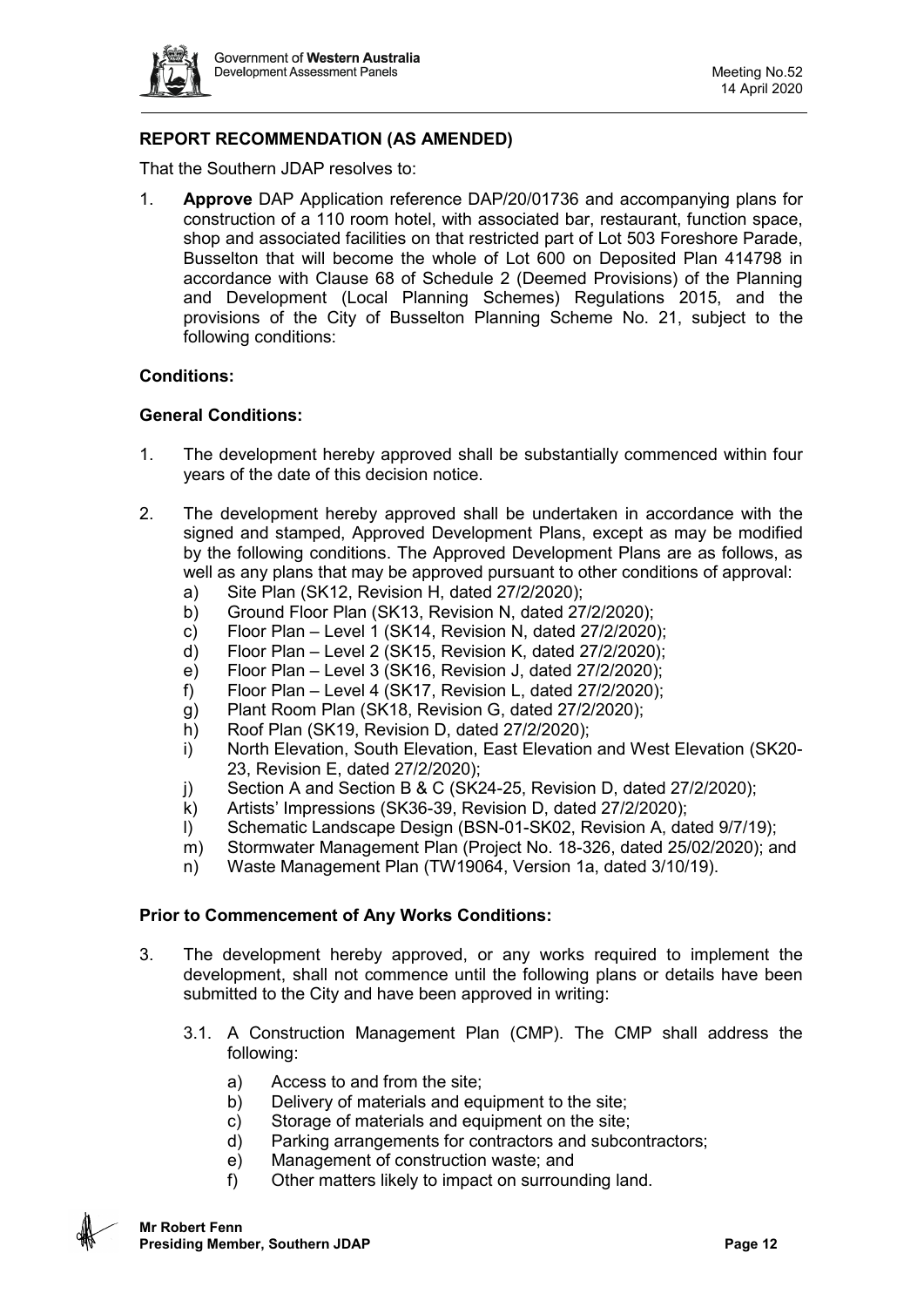- 3.2. Details of the bicycle parking facilities, including but not limited to, the location, design and materials.
- 3.3. A schedule of final materials, finishes and colours. The schedule shall include details of the type of materials proposed to be used, including their colour and texture. The materials, finishes and colours shall be generally consistent with the Artists' Impressions (SK36, SK37, SK38 and SK39).
- 3.4. Details of the proposed fencing including, but not limited to, the design and the materials to be used.
- 3.5. Details of the proposed screening of the service yard, including, but not limited to, the materials to be used.
- 3.6. Satisfactory arrangements shall be made with the City of Busselton to provide public art works. This entails compliance with the Percent for Art provisions of the City's *Development Contribution Policy* via appropriate works up to a minimum value of 1% of the Estimated Cost of Development (ECD). Where the value of on-site works is less than 1% of the ECD, a payment sufficient to bring the total contribution to 1% of the ECD is required.
- 4. The development hereby approved, or any works required to implement the development, shall not commence until satisfactory arrangements have been made with the City to provide for:
	- 4.1. A Landscape Plan, generally consistent with the Schematic Landscape Design. The plan shall include:
		- a) The location, number, size and species type of existing and proposed plantings;
		- b) Those areas to be irrigated; and
		- c) Verge treatments.
		- d) All landscaping materials clarified including fencing, shade structures and fixed furniture as applicable.
	- 4.2. An arborist's report to confirm whether trees identified to remain on the Site Plan can be retained. With respect to trees that can be retained, a Tree Protection Plan shall be prepared.
	- 4.3. Details of the design and finishes of all hard surfaced areas to be used for pedestrian and vehicular access and the provision of a minimum of 30 secure car parking spaces, generally as shown on the Site Plan SK12 and Ground Floor Plan SK13, including sealing, drainage, signage, fencing/barriers, lighting, and line marking (inclusive of the provision of a minimum of 3 accessible parking bays).
	- 4.4. A revised Stormwater Management Plan (SMP). The revised SMP shall address issues related to tidal influence, stormwater associated with the car parking area and nutrient management.

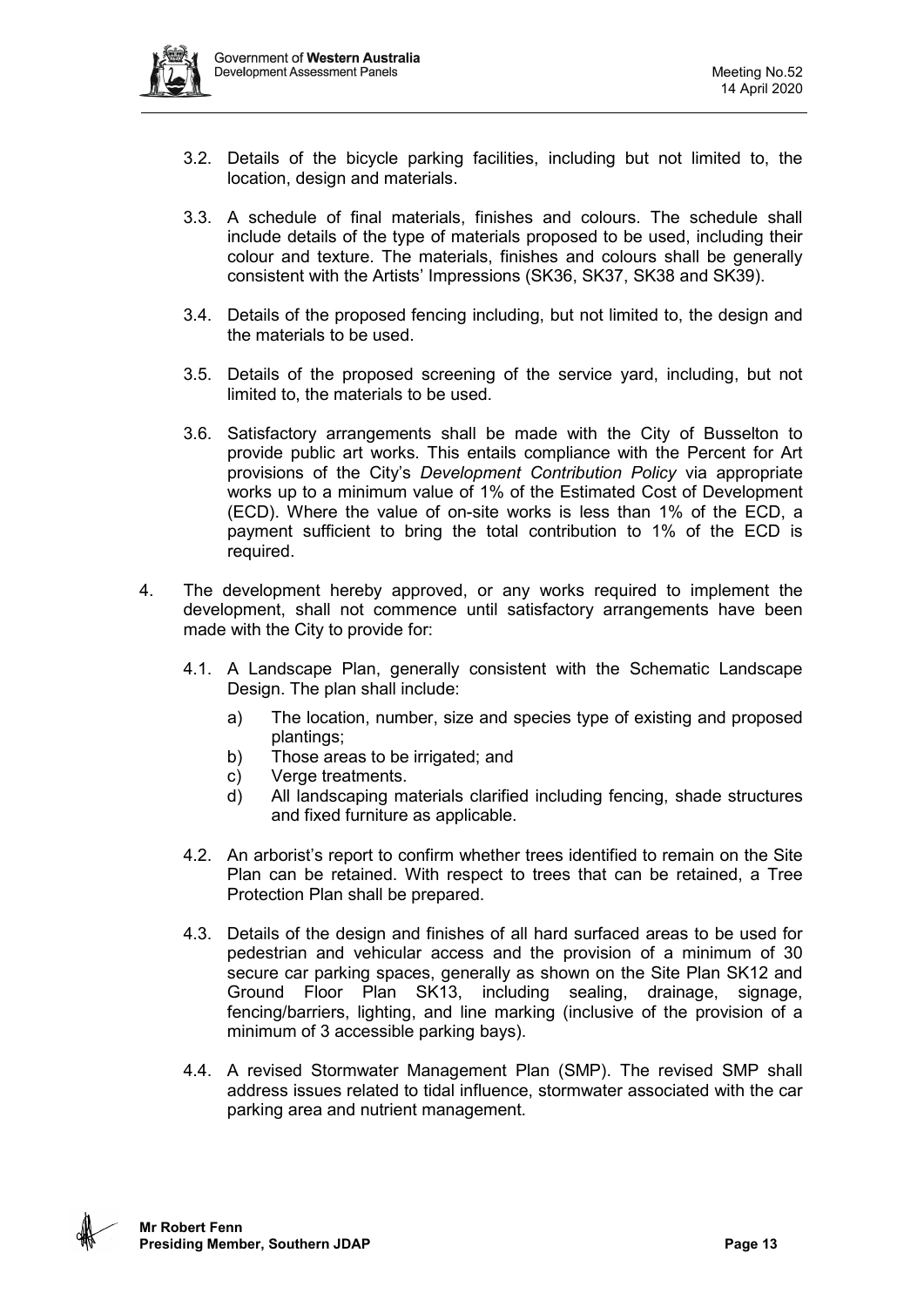

# **Prior to Occupation/Use of the Development Conditions:**

- 5. The development hereby approved shall not be occupied, or used, until all plans, details or works required by Condition(s) 2, 3 and 4 have been implemented, and the following conditions have been complied with*:*
	- 5.1. Crossovers are to be located and constructed to the City's specifications.
	- 5.2. The provision of 143 car parking bays are to be available to the approved development to the reasonable satisfaction of the City, which incorporates consideration of the construction of 30 onsite bays, cash in lieu and reciprocal use of off site car parking, in accordance with City of Busselton Planning Policy 8A and all vehicle parking, access ways, footpaths and external lighting shall be constructed in accordance with the Australian Standards AS2890.
	- 5.3. External lighting shall be provided under all awnings, in parking areas, footpaths and all entry points, prior to occupation of the development.
	- 5.4. Details of signage, including but not limited to the design, materials and levels of illumination, have been submitted to and approved by the City.

# **On-going Conditions:**

- 6. The works undertaken to satisfy Condition(s) 2, 3, 4, and 5 must be subsequently maintained for the life of the development, and the following conditions must be complied with:
	- 6.1. Landscaping and reticulation shall be implemented in accordance with the approved Landscape Plan and shall thereafter be maintained to the satisfaction of the City of Busselton. Unless otherwise first agreed in writing, any trees or plants which, within a period of five years from first planting, are removed, die or, assessed by the City as being seriously damaged, shall be replaced within the next available planting season with others of the same species, size and number as originally approved.
	- 6.2. Unless otherwise approved in writing by the City, all glazing to street frontages on the ground floor of the approved development is to be clear, non-tinted glazing and is not to be subsequently obscured by alternative window treatments, signage or internal shelves, to the satisfaction of the City.
	- 6.3. All external lighting must be designed, baffled and located so as to prevent any potential adverse impacts on adjoining land or road users to the specifications and satisfaction of the City.
	- 6.4. All services and service related hardware, including antennae, satellite dishes and air conditioning units, being suitably located away from public view and/or screened to the satisfaction of the City.

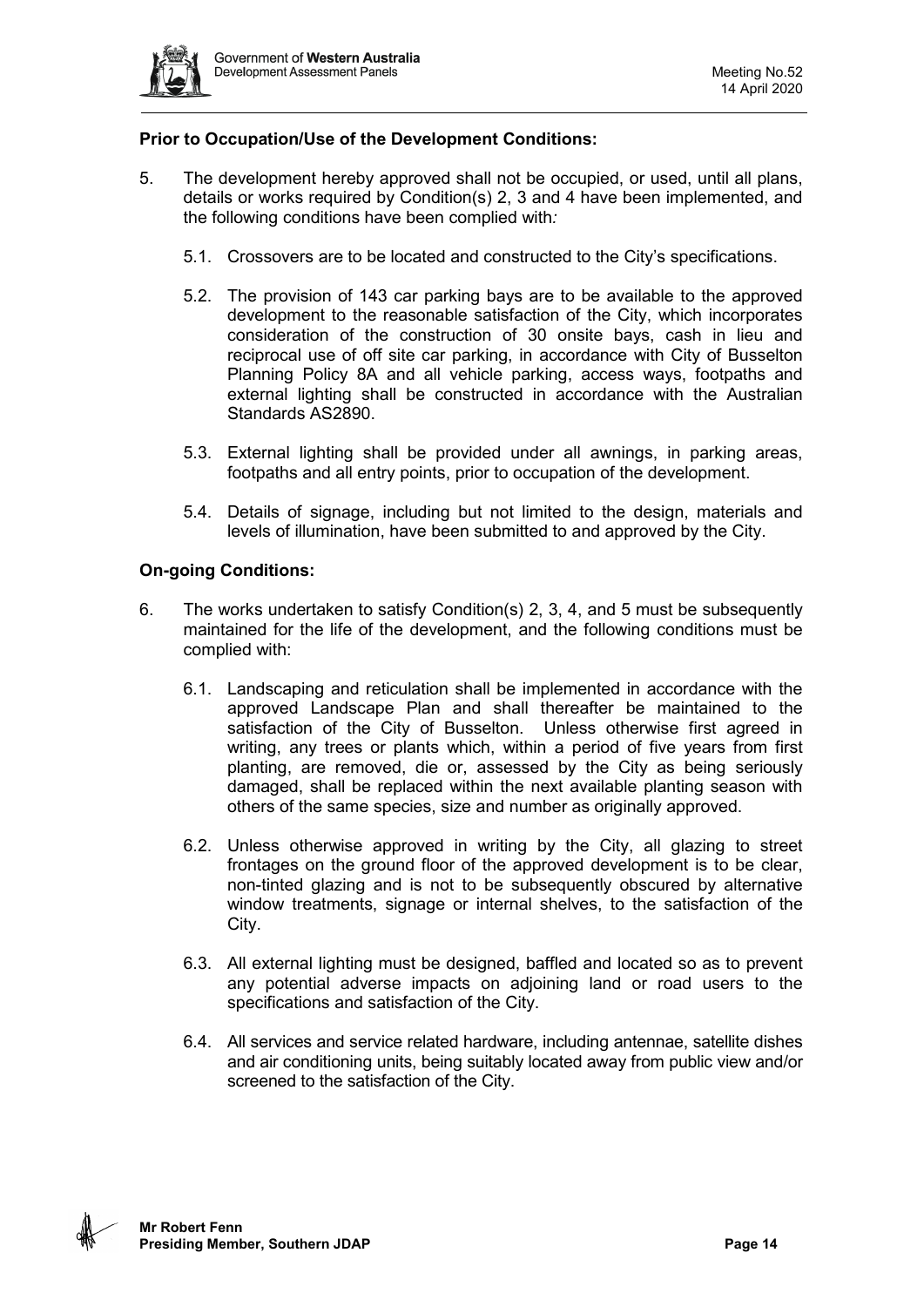

# **Advice Notes:**

- 1. If the applicant and/or owner are aggrieved by this decision, there is a right of review under the provisions of Part 14 of the *Planning and Development Act 2005*. An application for review must be lodged with the State Administrative Tribunal, and must be lodged within 28 days of the decision being made by the Southern JDAP.
- 2. This Decision Notice grants planning consent to the development the subject of this application (DAP/20/01736). It cannot be construed as granting development approval for any other structure shown on the approved plans which was not specifically included in this application.
- 3. Please note it is the responsibility of the applicant / owner to ensure that, in relation to substantial commencement, this development approval remains current and does not lapse. The City of Busselton does not send reminder notices in this regard.
- 4. In accordance with the provisions of the *Building Act 2011* and *Building Regulations 2012*, an application for a building permit must be submitted to, and approval granted by the City, prior to the commencement of the development hereby permitted.
- 5. In accordance with the requirements of the *Local Government (Uniform Local Provisions) Regulations 1996*, you are hereby notified that any vehicle access from the land to a road or other public thoroughfare must be in accordance with the City of Busselton's adopted *Crossover Policy* and *Vehicle Crossovers Technical Specification*.
- 6. With respect to Condition 4.2, the Tree Protection Plan shall detail, but not be limited to:
	- a) The erection of protective fencing around the trees to be retained;
	- b) The laying of geotextile membranes and boarding to protect tree root zones within protective fencing;
	- c) The construction of hard surfaces to a 'no dig' specification;
	- d) The technique for construction of adjacent surfaces as necessary;
	- e) The locations for site compounds, office, car parking, equipment, material storage, machinery, access and servicing of development; and
	- f) An Arboricultural Management Strategy Including details of pruning works, the timing and phasing of all Arboricultural works and tree protection measures.
- 7. When forwarding payment for contributions to the City, whether it be in person or through the mail, you will need to include a copy of this correspondence (decision on application for Development Approval) for receipting purposes.
- 8. With respect to Condition 3.6, applicants are encouraged to review the *Percent for Art Policy Step by Step Guide for Developers* which can be viewed on the City of Busselton's website at www.busselton.wa.gov.au and liaise with the City's Cultural Planning Officer at the earliest possible opportunity.
- 9. Food handling, preparation and storage areas to be designed and constructed in accordance with the *Food Act 2008*, *Food Regulations 2009* and the *Australian and New Zealand Food Authority (ANZFA) Food Safety Standards.*